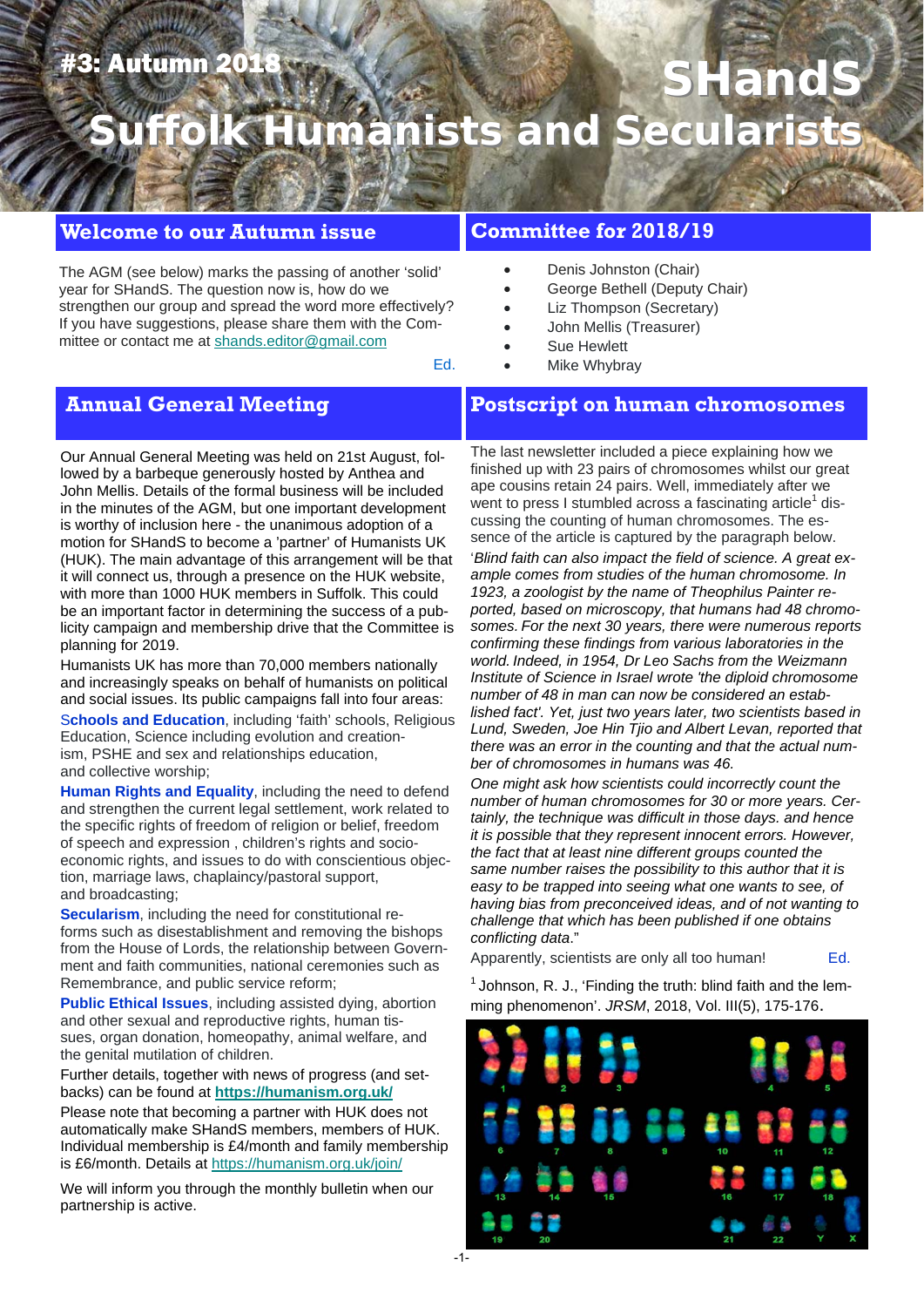#### **Poetry**

#### By Richard Layton

*Richard offers his tongue in cheek observations on a 'philosophy school' that he joined only to find it was a front for an Advaita Hinduism religious cult where clearing one's mind was advocated as a method of acquiring 'wisdom' but an empty mind is more receptive to indoctrination…*

#### **CLEAR YOUR MIND OF KANT!**

(With apologies to Samuel Johnson)

I sit cross-legged on the dew-kissed ground, Upon the Maharishi's mystic mound; Where by osmosis, Karma fills my brain, Which I have cleared of cant and hype again.

This Lotus squat position truly is, The fast-track answer biz to life's great quiz. But Sikhs it not in some Guru-some way, Nor on the Buddhist 'Road to Mandalay'!

Thus as per my Advaita peers and seers; I've squatted here alone some twenty years; My empty mind a form of catalyst, Whereby I morph into a physicist!

I've cleared all of the quirks inside my mind, My transcendental Quarks are all aligned; I with complete uncertainty, recall, Young Werner Heisenberg's famed principle.

The Sutras in my cranial cavity, Contain all 'Special Relativity'; And 'Quantum Wave-Form Non-Duality', Along with 'Kant's Space-Time Causality'!

I am, therefore, each Solar day, forsooth, Pursuing passive pathways to the truth; That's why each Lunar night I meditate, To blindly let Advaiters choose my fate.

My mind now drifts through wormholes into space, And fully brainwashed, I now know my place! My Dharma lies in every shooting star, And I know that Nirvana isn't far.

I am reborn the teardrop of a god, My mind erased in a celestial pod; My unity has now become diverse, In fact, I am now Mr Universe!

This party humbled so by Natural Law, That I'm now Yogic Flying in my awe; With Vedic wisdom and truth the result, Of my submission to this blessed cult!

Richard



## **Pope Rethinks the Death Penalty**  By George Bethell

Until earlier this month (August), the Catechism of the Catholic Church stated that capital punishment was "an appropriate response to the gravity of certain crimes" and "an acceptable... means of safeguarding the common good". Now Pope Francis has declared that the death penalty is, in all cases, "inadmissible because it is an attack on the inviolability and dignity of the person". This is a welcome move, but what took the Church so long to reach the moral high ground long since occupied by most liberal, democratic societies? For example, did the Vatican's most famous resident not realise that the death penalty has for some years been illegal in every European country with the notorious exception of Belarus?

This latest example of the Church playing catch up with social progress on moral issues reminds me of Stephen Fry's intervention in the 2009 **[intelligence](https://www.intelligencesquared.com/events/the-catholic-church-is-a-force-for-good-in-the-world/)<sup>2</sup> debate** on 'Is the Catholic Church a Force for Good in the World'. In response to Ann Widdecombe's suggestion that the Church's historical behaviour should be judged by the standards prevailing at the time, Fry responded, 'They thought that slavery was perfectly fine… and then they didn't. And what is the point of the Catholic Church if it says 'Well, we couldn't know better because nobody did'? Then what are you for?' **George** 

[To watch an 'animated short' (10 minutes) of Fry versus Widdecombe on the moral position of the Catholic Church click **[HERE](https://www.youtube.com/watch?v=9fN3zDtfivc&feature=youtu.be)**.]

#### **Quick Quiz**

(All questions are loosely related to things that appear in this newsletter!)

1: How many species of wild orchid grow in Britain? A 17 B 33 C 52

2: Who wrote the poem 'Mandalay'?

A Keats B Kipling C Tennyson

3: Ann Widdecombe appeared on *Strictly Come Dancing* in 2010. On how many shows did she dance before being eliminated ?

A 4 B 7 C 10

4: Which of these countries abolished the death penalty in 2017?

A Mongolia B Japan C Cuba

5: In the acronym 'TED', T stands for Technology and D stands for Design. What does the E stand for?

A Education B Entertainment C Enlightenment

6: According to Yuval Harari, *Brave New World* is the most prescient science fiction book ever written. How was its author, Aldous Huxley, related to 'Darwin's Bulldog', Thomas Henry Huxley?

A Grandson B Great Grandson C Great-nephew

*Opposite: Yogic Flyers [Come on guys, it's just bouncing around a bit isn't it?]*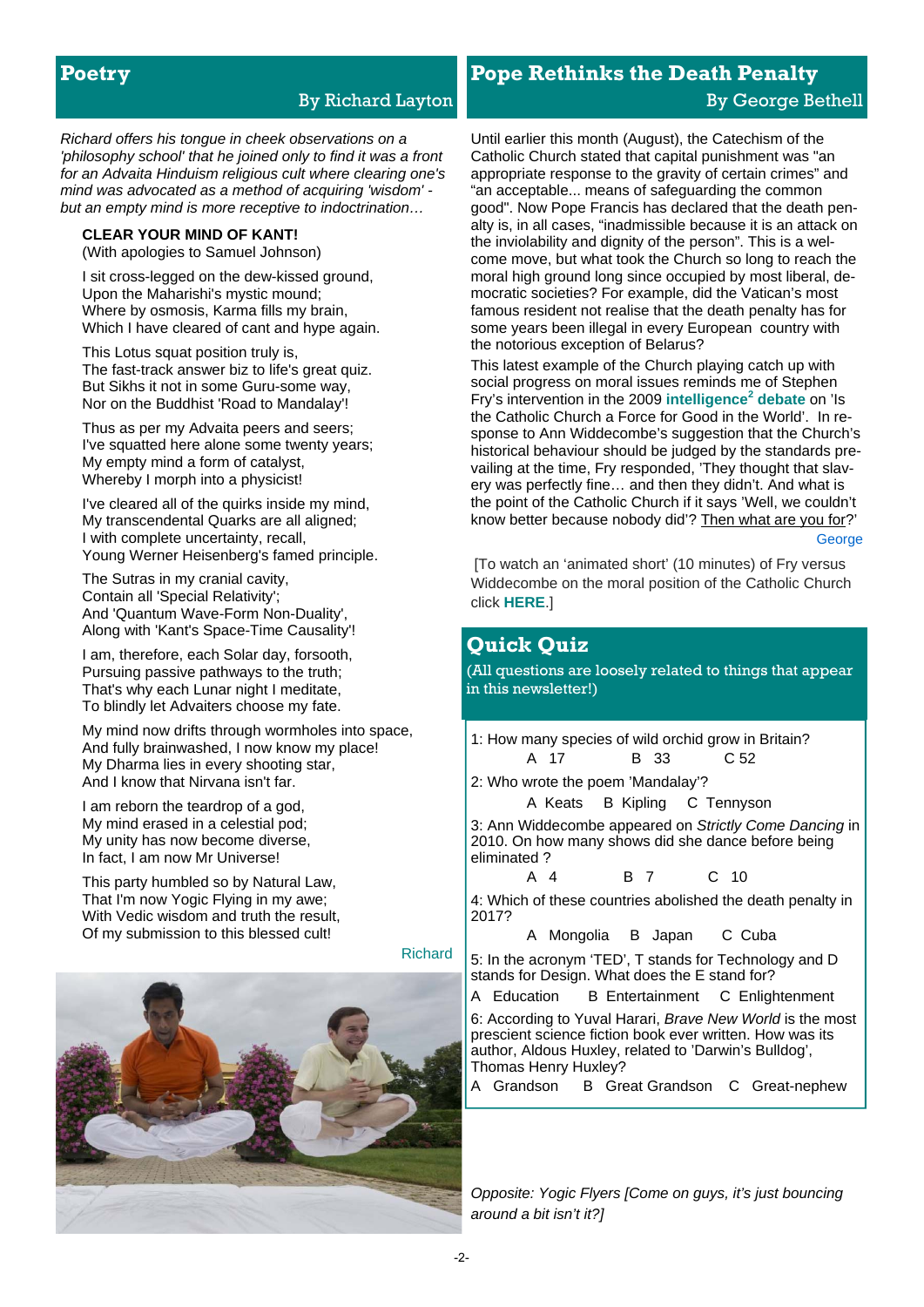*'Homo Deus: A Brief History of Tomorrow '* **by Yuval Noah Harari** 

Professor Harari is a historian at the Hebrew University of Jerusalem whose best-selling *Sapiens* became a phenomenon - a captivating history of humanity from our development of language and social structures to the present day. In *Homo Deus,* Harari turns his attention to the future of humankind with a series of speculations that are enlightening, entertaining, provocative and shocking.

His thesis is that future human development will be dominated by two desires. First, the pursuit of immortality driven by advances in medicine, genetic engineering, and cybernetics. Harari notes that Christianity, Islam and Hinduism insist that death is decreed by God and that the meaning of our existence lies in the afterlife. However, modern 'humanist' culture and science have a different take - death is a technical problem that we can and should solve.

Second, the pursuit of happiness will continue to govern our behaviours. Harari even foresees the replacement of government targets for GDP with GDH - Gross Domestic Happiness. After all, people don't just want to produce they want to be happy, and production is important because it provides the material basis for happiness. This comes with a warning that the pursuit of individual and collective bliss is complicated and may result in the widespread use of bio-chemical aids, drugs and virtual realities. In seeking bliss and immortality, humans will acquire godlike control over their biologies. They will be able to create up-graded (and down-graded) versions of humans, as well as machine-enhanced cyborgs and wholly non-organic intelligences. If this sounds like science fiction, Harari observes that researchers have already taught monkeys to control bionic hands and feet disconnected from their bodies through brain-implanted electrodes, and that 'mindreading' helmets for controlling household devices are currently on the market for just \$400.

Conversely, Harari postulates several scenarios whereby the importance of human individuals will be superseded, and the 20th century 'religions' of humanism and liberalism replaced by other 'religions' based on information networks and artificial intelligences. If humans become inferior to algorithmically-driven systems that replace soldiers, doctors, lawyers and taxi-drivers, then where will political power reside?

Harari's definition of humanism is unconventionally expansive and is expounded in his chapter on 'The Humanist Revolution'. He regards humanism as the defining philosophy of the 20th century and sees it as a 'religion' which has made sacred the supremacy of human thought, expression, feelings and experiences. He even defines three humanist 'sects': liberal humanism, socialist humanism, and evolutionary humanism (which views conflict as the raw material for evolutionary progress). These ideas are unfamiliar and challenge our conventional definition of Humanism. They lead Harari to his final persuasive speculation that the next cultural revolution will be driven not the sacredness of human thought and freedoms, but by the free exchange of big data and information between algorithms that will know us better than we know ourselves. This, according to Harari, is likely to give rise to a new religion - 'dataism' - which may dominate our political and social structures in the 21st century.

[*Homo Deus*, and its prequel *Sapiens: A Brief History of Humankind*, are published by Vintage.]

John

Yuval Harari talks about artificial intelligence, religion, and many other things on an Ezra Klein show podcast **[HERE](https://www.stitcher.com/podcast/the-ezra-klein-show/e/49284945)**.

Ed.

#### **The difficulty of speaking 'Darwin'**

At our November meeting last year, we explored the difficulty of talking about evolution in true 'Darwin-speak'. So I listened carefully when, on Saturday 11<sup>th</sup> October, Leif Bersweden, author of *The Orchid Hunter* was interviewed on BBC Radio 4's Today Programme by Mishal Husain. Here is part of their conversation. Can you spot the words that would have Charles Darwin spinning in his grave?

LB: The bee orchid has flowers that look like bees. They've evolved to exploit the sexual desire of male bees…

MH: What does that mean in terms of how it looks?

LB: Each flower looks like it has three pink petals then there's a little 'bee' resting on the petals. The male bee comes along and he thinks it is the female. He tries to mate with the flower and in doing so picks up pollen which he then takes to the next plant.

MH: Gosh, they are cleverer than one imagined.

LB: Yes, they are pretty clever. It's actually abandoned that mechanism and it now pollinates itself because its pollinators have died out. So it's had to make this drastic life style change in order to survive…



Above: Flower of the Bee Orchid *Ophrys apifera* . How clever is that?

**George**